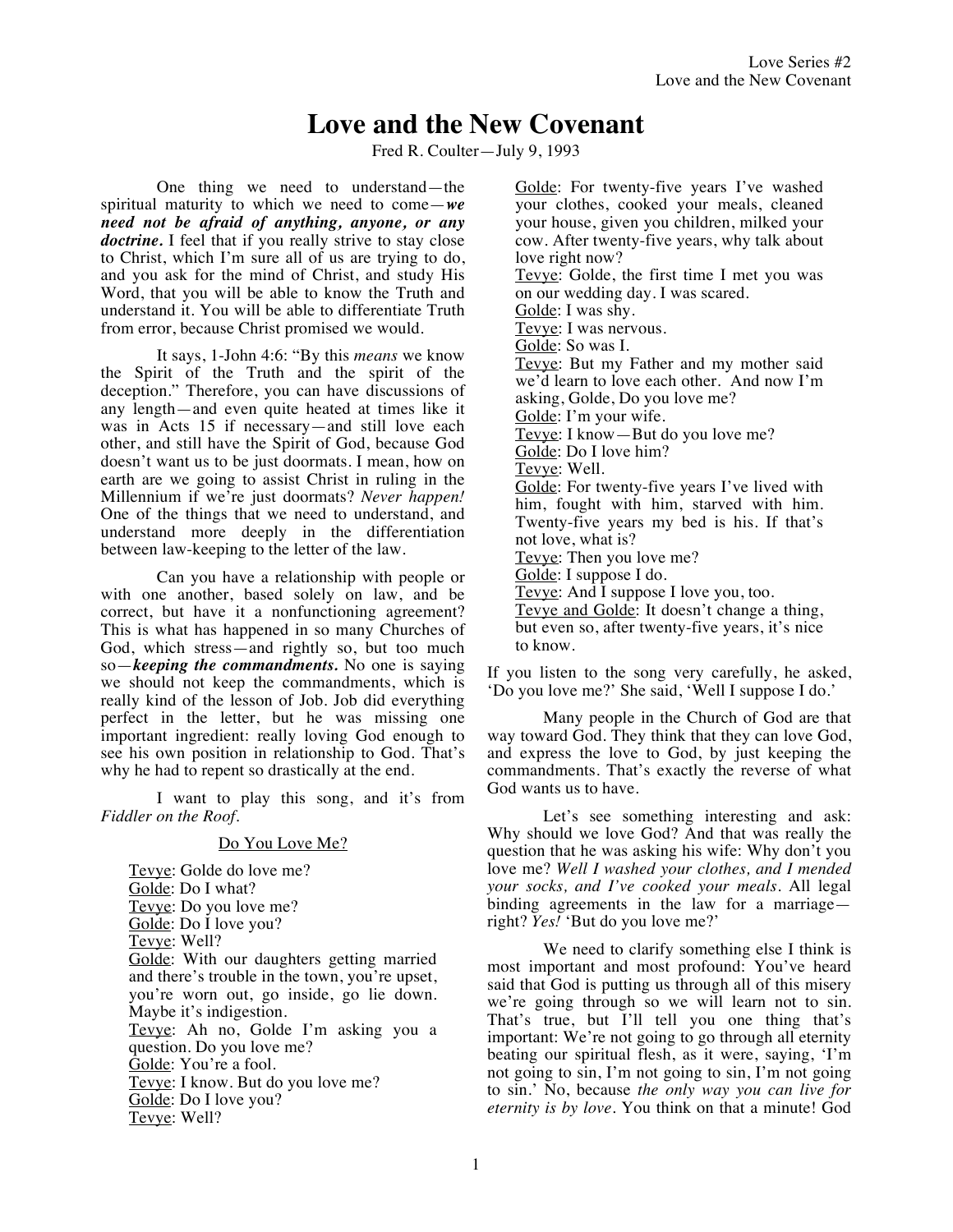is not going to have us there unless we love Him. And that's just the way it's going to be.

Let's come to Mark 12:28, and this will show you that the love of God is more than just a commandment. It's more than just repeating the words and a ritual. "And one of the scribes who had come up *to Him*, after hearing them reasoning together *and* perceiving that He answered them well, asked Him, 'Which is *the* **first** commandment of all?'" The Greek there is 'protos'—*primary,* the most basic fundamental commandant of all

Verse 29: "Then Jesus answered him, '*The* first of all the commandments *is*, 'Hear, O Israel: *the* Lord our God is one Lord. And you shall love *the* Lord your God...'" (vs 29-30). Notice how this is to be. There is not one word of commandment-keeping here. And we will see how that all flows together in 1-John in just a minute.

Verse 30: "And you shall love *the* Lord your God with **all your heart**… [So you won't have to ask: Do you love me?] …and with **all your soul**… [If your soul is your physical body, then that means you have to take care of it and eat the right things, and so forth.] …and with **all your mind**… [That's something else, because people truly, deeply in love can think of nothing else! All your mind, and not only that, it's not a part-time job.] …and with **all your strength.** This *is the* first commandment. And *the* second *is* like this: 'You shall love your neighbor as yourself.' There is no other commandment greater than these" (vs 30-31). And Jesus gave a third commandment: that you 'love one another in the same way that I have loved to you.'

He also said, Matthew 22:40: "On these two commandments hang **all** the Law and the Prophets." They hang *from*. Love is not supported *by*; they come *from*. So, Law is derived *from love*. When we understand that God is love, and there is only one Lawgiver—Who is God—then Law comes *from*  love because God is love, which is very important. We'll change our whole perspective in how we obey God, how we look to the things and how we're going to respond to God.

Now notice what he said, Mark 12:32: "Then the scribe said to Him, 'Right, Master…. [that is, *well spoken Master*] …You have spoken according to Truth that God is one, and there is not another besides Him; and to love Him with all the heart, and with all the understanding, and with all the soul, and with all the strength, and to love *one's* neighbor as oneself, **is more than all burnt offerings and sacrifices**'" (vs 32-33). In a marriage you can put up with an awful lot of clothes not washed *if* you truly love each other.

Now notice Jesus' answer. And this is what

is missing most of the time, v 34: "And Jesus, seeing that he answered with understanding, said to him, 'You are not far from the Kingdom of God.'" He's getting close to the object of it, and when you put all of this in context with the punctiliousness of the keeping of the commandments in the letter by Judaism, you will understand the profundity of the statement. 'You are not far! You are finally getting close!' Then look at all the other questions that they asked Jesus, and so forth.

Now let's understand something that is so *profound*; let's see the *requirement of love* that God put on Himself for us. This is a very basic fundamental Scripture. Let's hope we can learn some more of the love of God from this, John 3:16: "For God so loved the world…" This means God's profound love for the world, not just us, but *the world*. In God's own time He's going to show that, and prove that. After all it's the same thing, just like in marriage. What on earth good is a marriage if it's just run by law, if there's no love? It will soon break down in hate. And what good is it to serve a God who is not a God of love? I mean, you think about that!

Verse 16: "God so loved the world, that He gave His **only begotten** Son… [And it's interesting in the Greek: 'He gave His only Son *the begotten*, *the only begotten*'—so it's even more emphatic.] …so that everyone who believes in Him…" As I mentioned in the series on John that 'in' means *into*. Your faith comes *from within* you, *out of you toward God,* and *into* His very being of faith and love.

"…may not perish, but may have everlasting life. For God sent not His Son into the world that He might judge the world, but that the world might be saved through Him" (vs 16-17). That is God's desire. He's given the choice up to us.

Let's understand how this impacts into our lives. Let's see some very important things. This is the whole basis of the New Covenant, 1-John 4:7: "Beloved, we should love one another because love is from God; and everyone who loves has been begotten by God, and knows God. The one who does not love does not know God because **God is love**…. [it's something we can possess, but that is what God is.] …**In this** *way*… [in the Greek again, as we will learn, it is 'en toutoo,'—*in this way* or, *this manner* or *this means*] …the love of God was manifested toward us…" (vs 7-9).

He's talking about the apostles in relationship to showing the love of God toward the disciples and the believers. That this kind of *'God is love'* was manifest in us that we are preaching to you *vs* the first part of this, which are the antichrists and the ones of the devil.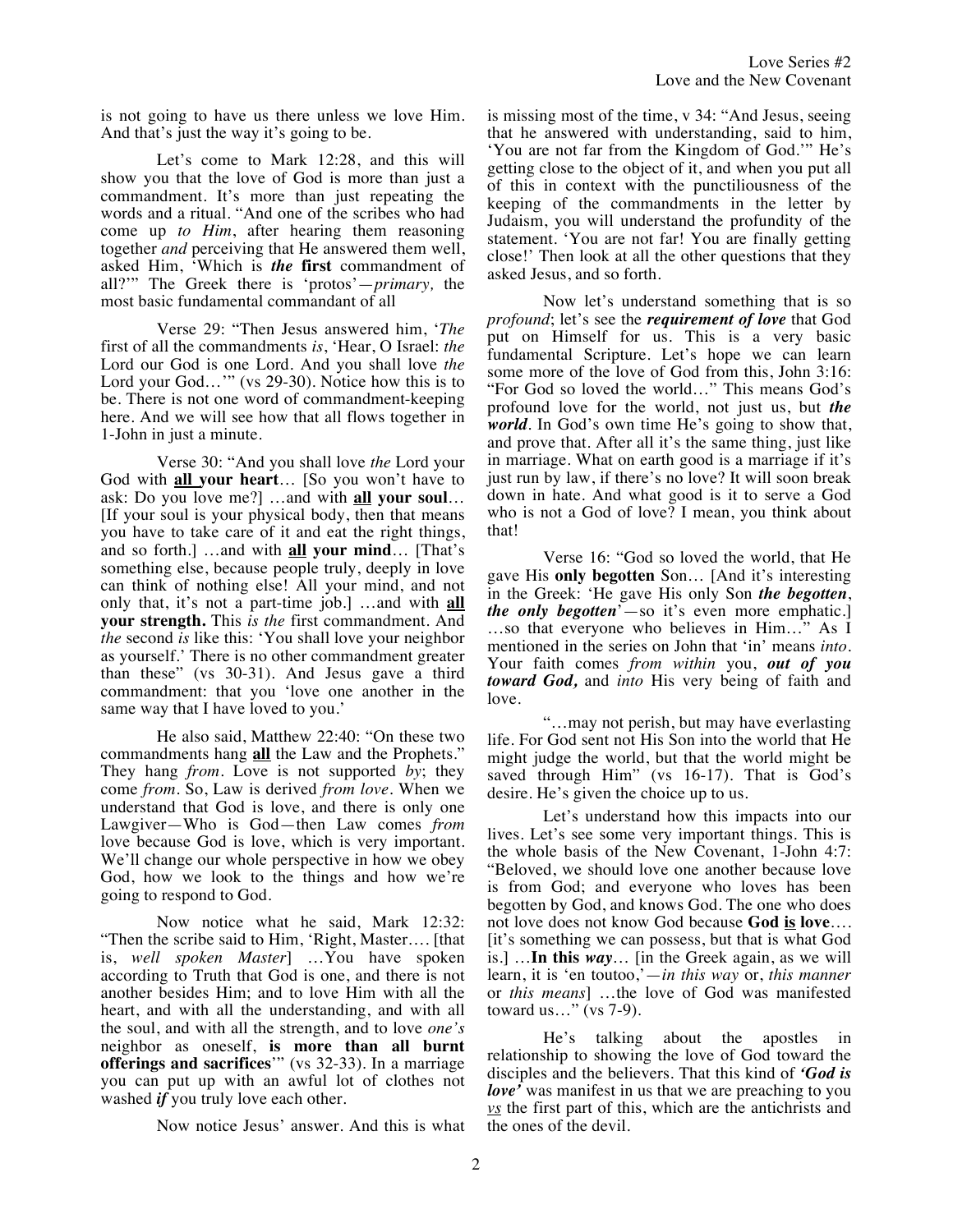He goes on saying here: "…that God sent His only begotten Son into the world, so that we might live through Him…. [now we come back to the present tense again] …In this *act*, is **the love**…" (vs 9-10). In other words, that there's no other way of saying the profundity of the love of God—*the love*—in this very act of sending His Son.

When you look at it, the hardest thing for us as people to do—I've had to go through this, and I know you have—is *to show love to someone that you don't want to show love to*. With the world filled with sin the way it is, would you come and die for them? I mean, think of that the next time you watch all the evil on TV, and you'll realize, as I do, we have a long way to go in growing in love—right?

That doesn't mean, for the acts they have done they don't deserve to be punished, because they do. We know God's plan; that God is going to take care of it in the long run. But nevertheless, Christ was sent *before* these people were even created, and His sacrifice applies to them even to this day. You know that in this world we're going to be dealing with a lot of people. It's not going to be a matter of arguing over whether you go to church on Sabbath or Sunday; it's going to be a matter of how they can restore their lives to God. And living in such a hateful world, how's it going to be if there's no real true love? You can have all kinds of mealymouth love; you can have all kinds of things where you profess love, but to really have it, that's what we're trying to learn here.

Verse 9: "In this *way* the love of God was manifested toward us: that God sent His only begotten Son into the world, so that we might live through Him. In this *act* is **the** love—**not that we loved God**… [And that's the whole lesson of Job. No one is going to go to God and say, 'God I love You; You've got to give me salvation.' Because in that you're telling God what to do.] …not that we loved God…" (vs 9-10).

What is the greatest thing that brings us to repentance? *To understand the love of God!* In spite of all the stupidity; in spite of all the sins; in spite of all the difficulties that I have gone through—that you've gone through—whenever you've gone through a trial or difficulty or whatever it is, you realize that *God loves you*. That's the whole basis of the New Covenant, brethren.

"…rather, that He loved us and… [not only that He] …sent His Son *to be the* propitiation… [Propitiation is one step above expiating. Expiating is removing your sin once. Propitiation is removing your sins on a constant basis—which we need. And that's why we have grace.] …for our sins. Beloved, if God so loved us, we also are **duty-bound** to love one another" (vs 10-11). We've never had it put this way before—have we? *But that is true!*

Verse 12: "No one has seen God at any time.… [There were a lot of people going around saying that they had seen God.] …*Yet*, if we love one another, God dwells in us, and His own love is perfected in us." You think about that for a minute, brethren. The very fact that you have the Spirit of God in you, *God is dwelling in you!* Now, that's a tremendous amount of love in itself just to think on that one thing alone. Of all the people in the world and we surely have got to come in somewhere right at the bottom rung or near to it, or maybe on the bottom side of the bottom rung—*God loved us!* Not because we're great, that we love God and God responded because of our great deed. *No!* And *God dwells in us!*

1-John 3:1 "Behold! What *glorious* love the Father has given to us, that we should be called the children of God! For this very reason, the world does not know us because it did not know Him. Beloved, now we are the children of God, and it has not yet been revealed what we shall be; but we know that when He is manifested, we shall be like Him, because we shall see Him exactly as He is. And everyone who has this hope in him purifies himself, even as He is pure" (vs 1-3).

Based on love, let's see how our conduct has to be, v 4: "Everyone who practices sin is also practicing lawlessness, for sin is lawlessness…. ['anomos'—*against law*] ….And you know that He appeared in order that He might take away our sins; and in Him is no sin. Everyone who dwells in Him **does not** *practice* **sin**…" (vs 4-6). That's what it means in the Greek: you're not *practicing* sin. It doesn't mean you don't sin, but you don't *practice* it.

"…anyone who *practices* sin has not seen Him, nor has known Him. Little children, do not allow anyone to deceive you; the one who practices righteousness is righteous, even as He is righteous. The one who practices sin is of the devil because the devil has been sinning from *the* beginning. For this purpose the Son of God appeared that He might destroy the works of the devil. Everyone who **has been begotten by God does not practice sin because His seed** *of begettal*…" (vs 6-9). The Greek for *seed* is 'sperma'—from the Father. That's how He is dwelling in us; is dwelling within him.

"…does not practicing sin, because His seed *of begettal* is dwelling within him, and he is not able to *practice* sin because he has been begotten by God" (v 9). Brethren, this means that anyone who has the Spirit of God, if they're living in sin, God is going to bring them to a conviction so they can repent, because they can't be practicing sin.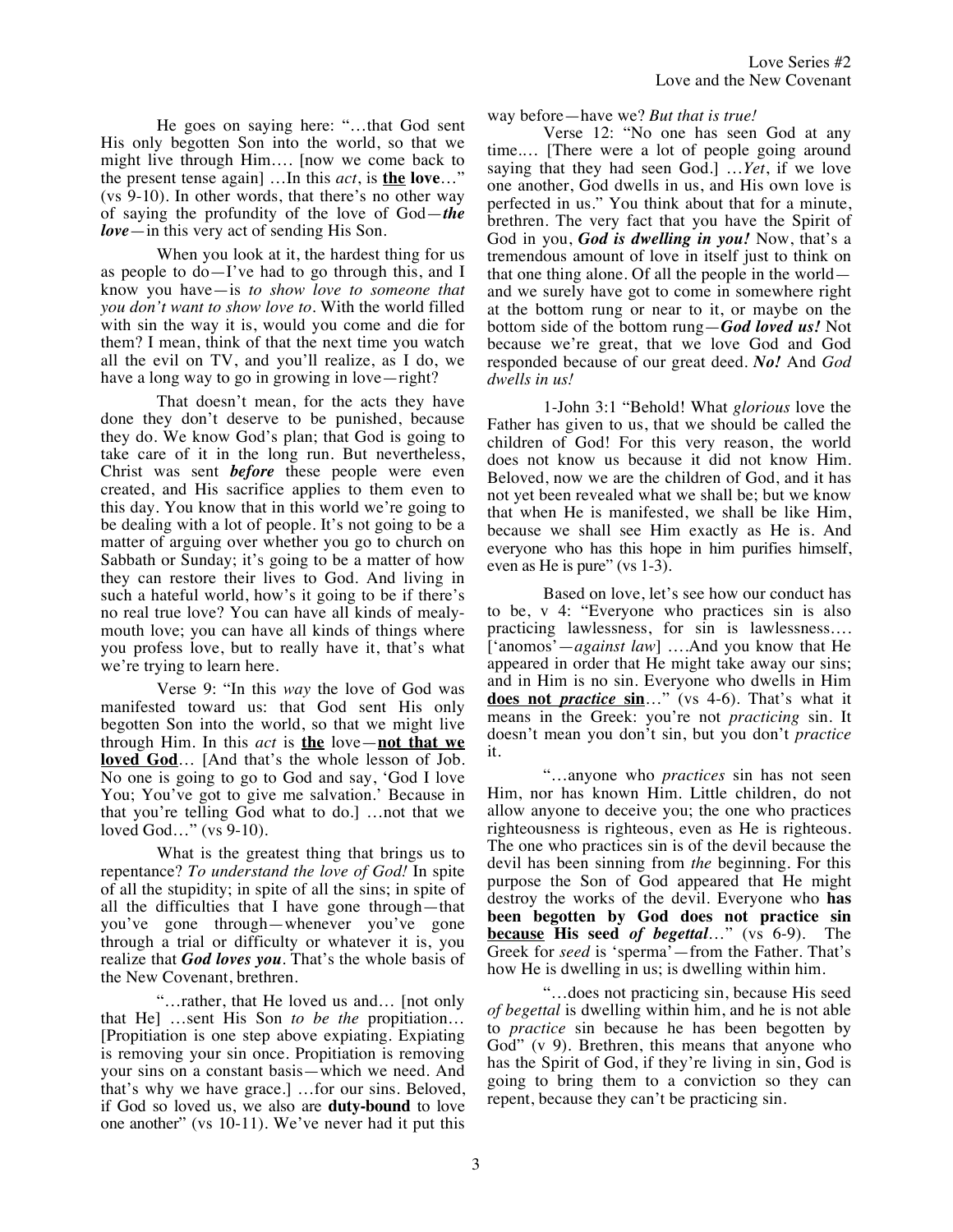I recently had someone come to my door, and was so happy that I was still living where I was when I was pastoring in Monterey. This individual went to the congregation in Monterey that I was pastoring at that time; and with all the trouble and difficulty in the Church, dropped out, and has been going to a Methodist church every Sunday and *knew* that it wasn't right.

She came and knocked on the door and said, 'I've got to get back on the track.' *You cannot be practicing living in sin!* This is a fantastic example, brethren. Think of how many are out there, that have the Spirit of God, that are wandering like lost sheep, and all they want to know is: Do you love me? And all God wants to know is: Do you love Me?

To ask in relationship to what I just said about someone not living in sin, what about weakness? If you have a weakness, which causes you to sin—and I guarantee everybody one thing: you will never be perfect in the flesh, and everyone has a weakness somewhere along the line. Let that be a motivating factor to let you love God more and more, because you don't have the strength within you to overcome the weakness. It is a weakness, and only through the strength and love of God can you ever overcome it.

Verse 10: "By this *standard* are manifest the children of God and the children of the devil. Everyone who does not practice righteousness is not of God, and neither is the one who does not love his brother. For this is the message that you heard from *the* beginning—that we should love one another" (vs 10-11). I'll tell you—from the pulpit and between brethren—there's been too much *lack of love*: bashing, knocking and condemning.

Verse 12: "Not as Cain, *who* was of the wicked *one*, and murdered his own brother. And what was the reason that he murdered him? Because his own works were wicked, but his brother's works were righteous. My brethren, do not be amazed if the world hates you. We know that we have passed from death into life because we love the brethren. **The one who does not love** *his* **brother is dwelling in**  death. Everyone who hates his brother is a murderer, and you know that no murderer has eternal life dwelling within him. By this *very act* we have known the love *of God* because He laid down His life for us: and we ourselves are to lay down *our* lives for the brethren" (vs 12-16).

We think that it's easy to love God Whom we haven't seen. But God says you better love your brother that you do see. We'll see how this ties in with the love of God.

1-John 4:14: "And we have seen *for*  ourselves… [the apostles; probably at this particular

time John and Andrew and some of the other apostles at Ephesus when this was written] …and bear witness that the Father sent the Son *as the* Savior of the world. Whoever confesses that Jesus is the Son of God, God dwells in him, and he in God. And we have known and have believed the love that God has toward us. God is love, and the one who dwells in love is dwelling in God, and God in him" (vs 14-16). Now you see how this ties in with the command to love God with all your heart, mind, soul and being.

Verse 17: "By this *spiritual indwelling*, the love *of God* is perfected within us, so that we may have confidence in the day of judgment because even as He is, so also are we in this world. **There is no fear in the love** *of God*…" (vs 17-18).

Now, you need to think about that! That doesn't mean that we throw caution to the wind and we run out down the road at 200 mph or anything like that, and say we have no fear. But *there is no fear in coming to God, if you love Him!* There is no fear in love. If you have a husband and wife who love each other, opposite of what we've heard on this song here, then there's no fear. He wouldn't have to have the fear: Do you love me? And she wouldn't have to have the fear to answer back and say, Well, I do all these things. This is the kind of fear it's talking about.

"…rather, perfect love casts out fear…" (v 18). It's an ongoing thing. You are *casting it out*. This includes:

- your sins
- your weaknesses
- fearing that you won't make it into the Kingdom of God

How many times has that been held over people's head? *God wants you there!* That's why God has called you. You should have no fear that you're not going to make it. *God wants you there!*

"…because **fear has torment**…." (v 18). I tell you, the times I've had fear, and worry, and frustration—what happens? *Torment! Sleepless nights!* We've all gone through it. Anyone who hasn't, it'll come because it's a test of love. And I'll tell you one thing that is sure, absolutely for sure: as human beings *we do not have love perfected in us unless we suffer. God did not have love perfected in Him through Christ, until Christ suffered!* Think on that!

God is always perfect in love, but what God did to redeem us was such a loving act that even God had His love perfected to a greater degree through the suffering of Jesus Christ, because of what Jesus went through and what He bore in His body.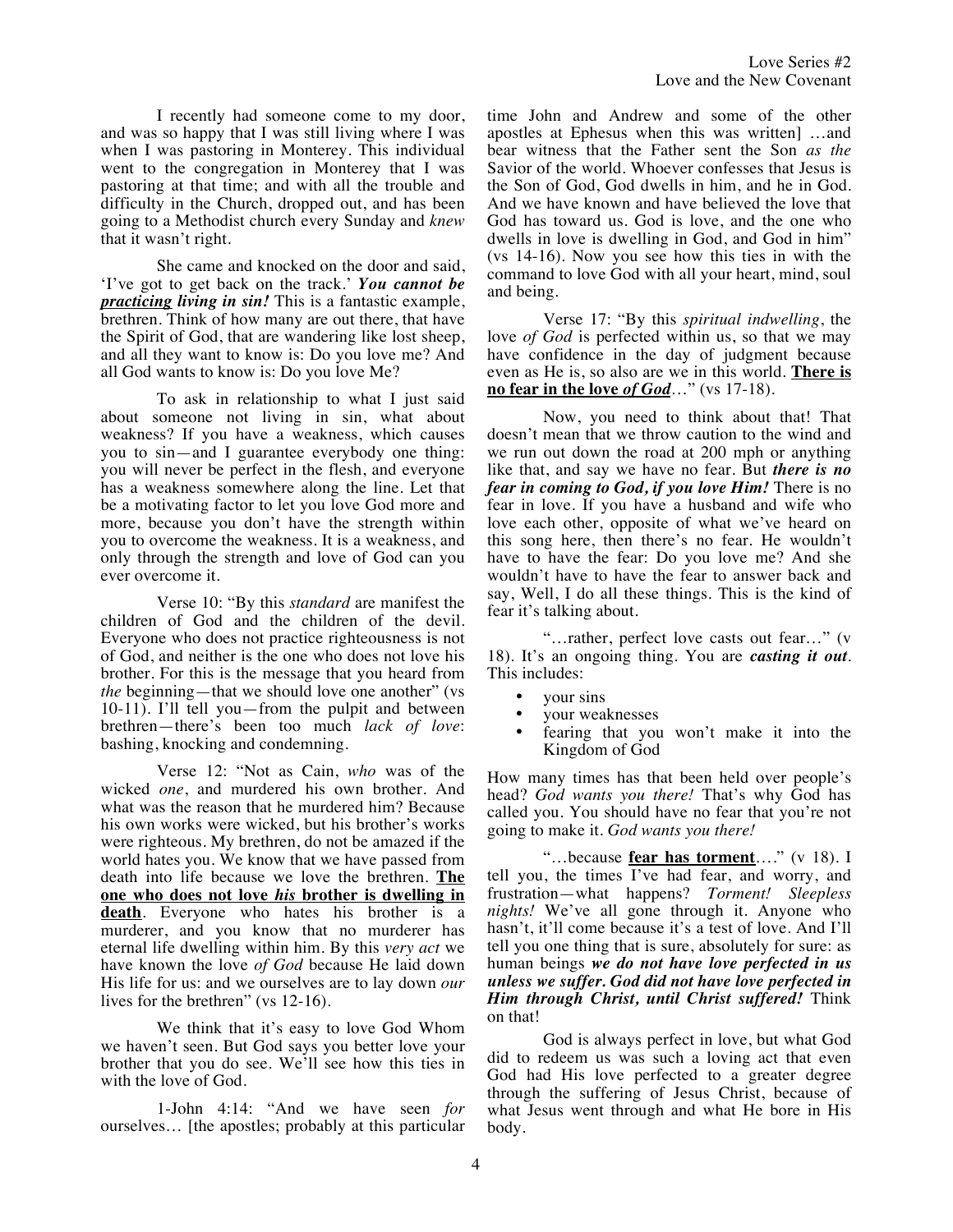"…And the one who fears has not been made perfect in the love *of God*. We love Him **because He loved us first**" (vs 18-19). We need to always remember that, and especially for a minister. What did Christ ask Peter?

- Peter, do you love Me? *Yea Lord, I love you!*
- Feed My sheep.

He said the second time:

- Peter do you love Me? *Yes Lord!* He was a little irritated that time: *You know I love You!*
- Feed My sheep.
- And the third time He said:
	- Peter, do you love Me? *Yes, Lord, You know I love You!*

And we know the play on words between 'phileo' and 'agape.'

• Feed My lambs!

This needs to be an act that a minister does, not because he wants to prove that he's a minister, but because he loves God:

Verse 20: "If anyone says, 'I love God,' and hates his brother, he is a liar…. [God puts it right back to us—doesn't He?] …For if he does not love his brother whom he has seen, how is he able to love God Whom he has not seen? And this *is* the commandment *that* we have from Him: that the one who loves God should also love his brother" (vs 20- 21).

Let's see that in the Sermon on the Mount is exactly where Jesus started—wasn't it? He said, Matthew 5:23: "For this reason, if you bring your gift to the altar, and there remember that your brother has something against you, leave your gift there before the altar and go *your* way; **first** be reconciled… [which is an act of love] …and then come and offer your gift" (vs 23-24).

1-John 5:1: "Everyone who believes that Jesus is the Christ has been begotten by God; and everyone who loves Him Who begat also loves him who has been begotten by Him. By this *standard* we know that we love the children of God: **when we love God**… [present tense] …**and keep His commandments**" (vs 1-2). How much more will you keep the commandments of God if you love Him? How much better will you keep the commandments of God without having to say, 'Oh I got to keep it better.' By having the whole attitude of loving God.

Verse 3: "For this is the love of God: that we keep His commandments; and His commandments are not burdensome."

Now let's go to the Gospel of John, chapter 14. When I did the *Passover Ceremony* booklet, it really dawned on me how absolutely profound the New Covenant is, *based on love*. Love is greater than law. Law will give you the minimum requirement as to what you should do. If a husband says, I want my breakfast at six every morning and he has to tell his wife every day. 'I want my breakfast at six every morning.' If she loved him she would have it ready, he would never have to ask. She would know, and wouldn't that make things better? Or likewise, with the husband. You don't come along and suspect because certain things aren't done that she doesn't love you or care for you. Anyone who says that they've been married and never had a fight, well then come and tell me about it, I'd like to know. Even ministers and their wives have fights, everybody, once in a while, I'll guarantee it. They're not human if they don't.

Here's the whole basis of the New Covenant John 14:15: "**If** you love Me…" Notice there again—*love first*. You're going to keep the commandments because of love, and that profound love, of loving God with all your heart, mind, soul and being; as you say, every fiber of your being.

"…keep My commandments—namely My commandments" (v 15). This would be an interesting thing, and I don't have it on computer, nor do I have the Greek on computer, but I hope to one of these days as one of my projects: go through the New Testament and pick out every commandment that Christ gave. Some people like to specialize in going back over the 630 in the Old Testament. That's fine, nothing wrong with that. But let's try all the ones in the New Testament and see how we measure up.

Then He says He would send the Holy Spirit (v 16). Let's come on down to v 21: "The one who has My commandments and is keeping them, that is the one who loves Me; and the one who loves Me shall be loved by My Father, and I will love him and will manifest Myself to him"

Brethren, we are sitting here with the most profound thing, and I pray for greater understanding of this: *God the Father*, the greatest Being in the universe, *loves us*. I mean, think on that! If you feel down, if you feel out, if you feel neglected; if you feel put upon; if you feel unwanted—which all of us have—*remember, the greatest Being in the universe loves you!* And loves you so much that He sent His only begotten Son Jesus Christ, *Who was God*.

John 1:1: "In *the* beginning was the Word, and the Word was with God, and the Word was God… [v 14]: …And the Word became flesh…" so that God could understand the temptation and the sin that we go through. Jesus Christ came in the likeness of sinful flesh, and carried the *law of sin and death* within His very members, so that we could have our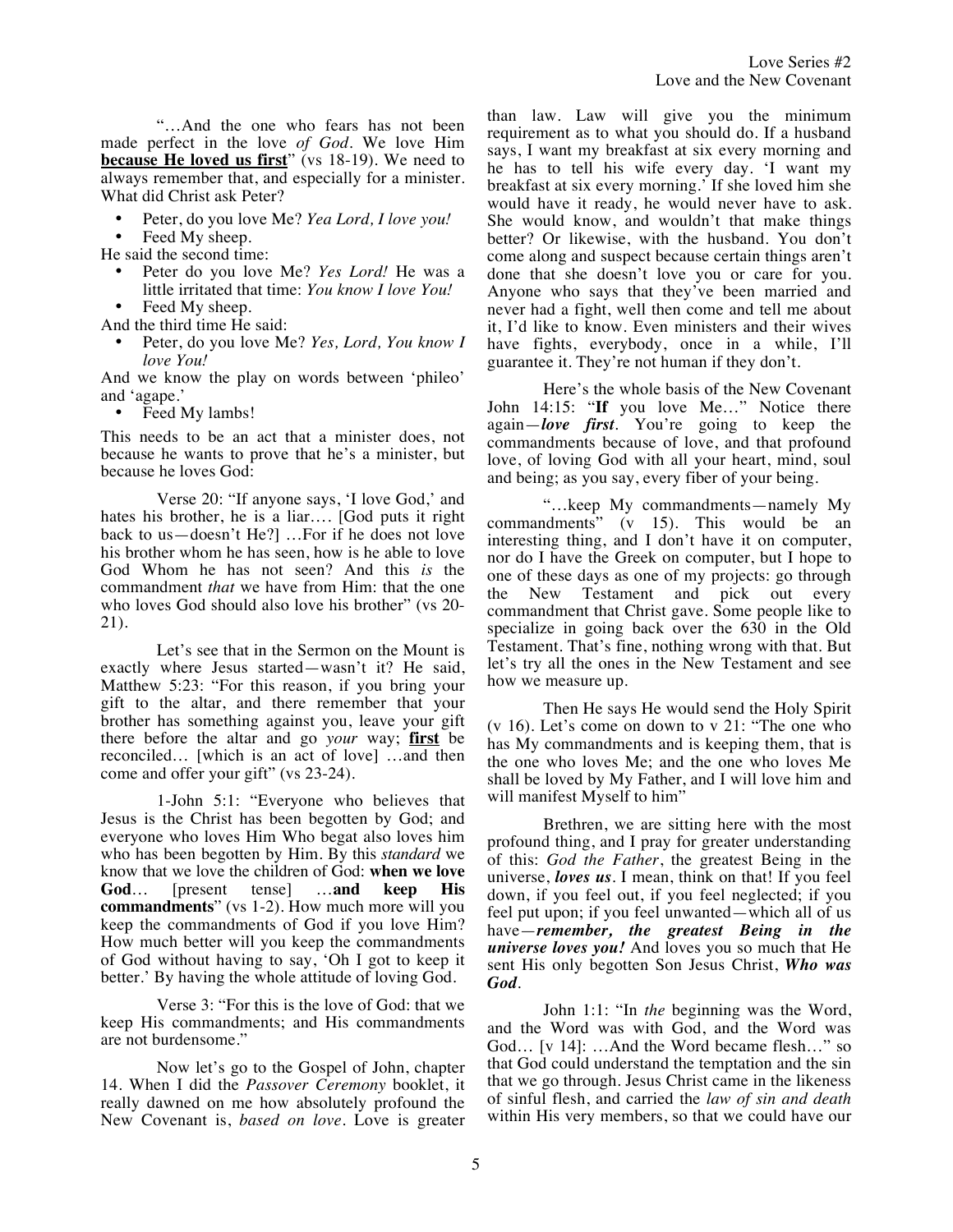sins forgiven. That's what He bore in His body to the tree, to the cross. *Not having sin but tempted in every way like we are,* He would show His *profound love for God* and *His profound love for us*. And that is so profound what He did: for God to empty and divest Himself as being God to become a human being, which he was a human being, and having *the law of sin and death* in Him, and to be *tempted in every way as we are,* was an absolutely qualifying for Christ as our Savior—had to be.

Now coming back to here in John 14:22: "Judas (not Iscariot) said to him, 'Lord, what has happened that You are about to manifest Yourself to us, and not to the world?'"—which is quite a question.

- What makes you different than other people in the world?
- What is it that separates us from people in the world?
	- $\checkmark$  not because we're better
	- $\checkmark$  not because we're richer
	- $\checkmark$  not because we're greater

But there's been a manifestation to us by the Holy Spirit of God to lead us to Him, and lead us to love Him and keep His commandments. So, He says, 'Here's how I'm going to manifest Myself to those that I call and not the world.'

Verse 23: "Jesus answered and said to him, 'If anyone loves Me, **he will keep My word**… [You can do a great and profound study on that: *In the beginning was the Word*; not only just the commandments, but the words of Christ.] …and My Father will love him, and We will come to him and make Our abode with him. The one who does not love Me does not keep My words; and the word that you hear is not Mine, but the Father's, Who sent Me" (vs 23-24).

That, brethren, is really a deep and profound thing how we need to really love God. I've been through every doctoral argument that there is, and some people like to say that they manifest love by throwing out doctrine. You can't do that, because doctrines are the teachings of God. You can't love God and throw out doctrine. But I tell you what, even though you get it all right and get it all straightened out, *if* you don't love God what good is it? Are there people who know of the Sabbath Day and keep it in their own way but don't have Christ? *Yes!* Are there people who don't murder and don't have Christ, that don't have the love of God? *Yes!* You can go right on down the line any one of the commandments. That's not to do away with them.

Let's see how that this love, coupled with grace—and grace is the first manifestation of the

love of God—that something very important happens. By faith, by grace and by love, what we actually do when we love God, we keep the laws of God in a proper and correct way. That's something to really think and ponder on—isn't it? We do! And what are we doing with this love, because you can have law without love and y*ou accomplish nothing eternally.* But if you have eternal love and you keep the commandments of God with faith and grace, then here's what you do:

Romans 3:31: "Are we, then, abolishing law through faith? MAY IT NEVER BE! Rather, we are establishing law." It's very interesting that in the Greek it means: *you make the law to stand*. And I think that's profound. *We make it to stand!*

Let's see how this is true with loving God and magnifying the law. Isaiah 42:21: "The LORD is well pleased for His righteousness' sake…" Think how absolutely perfectly Christ kept the laws.

## (go to the next track)

Verse 21: "The LORD is well pleased for His righteousness' sake… [Think how absolutely perfectly that Christ kept the laws. Why did He keep the laws that way?] …**He will magnify the Law and make** *it* **glorious.**" How will He make it glorious? *By basing it on love!.*

Let's go to John 5:19. "Therefore, Jesus answered and said to them, 'Truly, truly I say to you, the Son has no power to do anything of Himself…" That's interesting from the point of view the Greek is 'ek'—that means *coming out from within Himself*. In other words, He's not going to initiate anything on His own.

"…but only what He sees the Father do. For whatever He does, these things the Son also does in the same manner. For the Father loves the Son, and shows Him everything that He Himself is doing. And He will show Him greater works than these, so that you may be filled with wonder" (vs 19-20).

Let's come to the very heart and core of the whole process of the New Testament, the New Covenant, John 15:8: "In this is My Father glorified, that you bear much fruit…"

I want you to pay particular attention to Matthew 7:21: "Not everyone that says to Me 'Lord, Lord' shall enter into the Kingdom of Heaven; but the one who's doing the will of My Father, Who *is* in heaven. Many will say to Me in that day, 'Lord, Lord, did we not prophesy through Your name? And *did we* not cast out demons through Your name'" (vs 21-22).

What kind of fruit? A lot of people look to income and say, 'Boy! God is blessing us, we must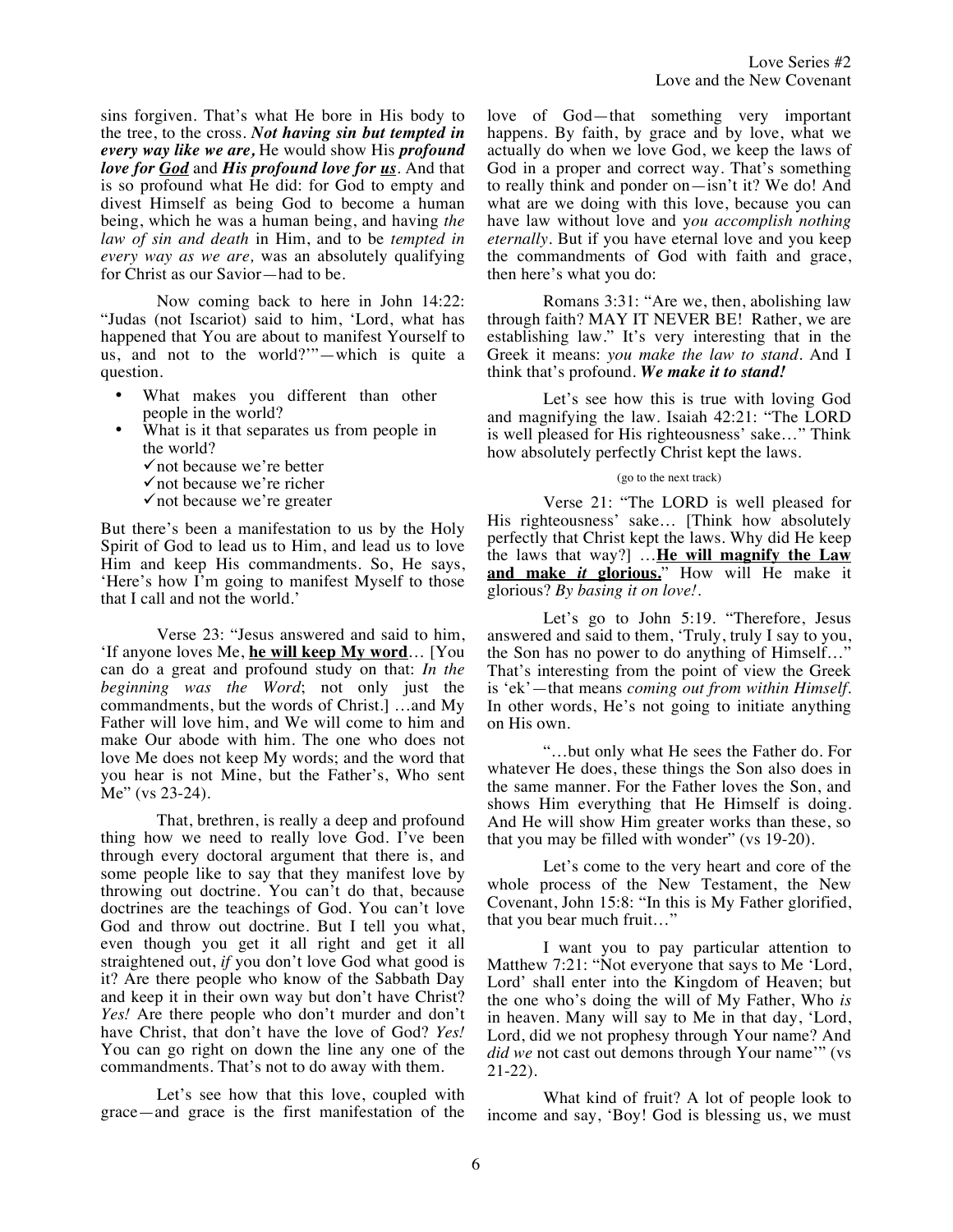be spiritual.' But what kind of fruit? That poor little group over there. I know when I talk to different ministers they ask, 'How many do you have?' And I say, 'Everyone that truly believes. How many do you have?' *Because it's not the number!* Though sinners march hand-in-hand, they're all going to fall. It's not the number! What kind of fruit is it that we're going to bear?

John 15:8: "…so shall you be My disciples…. [Then He answers the question. Notice, too many times we don't connect the verses so they're one after another—isn't that true? Notice how He says to bear fruit]: …As the Father has loved Me, I also have loved you; live in My love…." (vs 8-9). IF you continue in 'My love' then you're going to *bear the fruit 'I want.'* What is the fruit?

'…love, joy, peace, longsuffering, kindness, goodness…against such things there is no law' (Gal. 5:22-23) Why? *Because those are a spiritual law to themselves based on love!*

- We make the law to stand!
- We make the Sabbath stand!<br>• *Because we love God!*
- *Because we love God!*
- We make the Holy Days to stand!
- *Because we love God!*

We don't do away with them. We don't have the gall to march up to God and say, 'God I love you so much but I hate Your Law.' That's incongruous isn't it? *That's stupid!* It doesn't work

How it is to be, v 9: "As the Father has loved Me, I also have loved you; **live in My love**. If you keep My commandments, you shall live in My love; just as I have kept My Father's commandments and live in His love…. [*it is a living love*] …These things I have spoken to you, in order that My joy may dwell in you, and *that* your joy may be full" (vs 9-11).

And everyone asks: Why am I so miserable in this Christian life? I've had my share of misery in it. *So that we will learn to love!* Do you not appreciate love when you have suffered? *Yes!* That's what it's all about. May we quit beating up on each other and learn to love each other so we have the joy.

I'll tell you what, you come down to the last where you think there is no one in the world, when you think that no one understands you: your wife doesn't understand you, your husband doesn't understand you, your kids don't understand you, nobody in the world understands you and you're a dirty rotten slob. The only thing you can do is go to God and bawl and say, 'God, I don't know anything.' That's when you appreciate love. That's what He's talking about here. That's when you can have joy and it will be filled in you through Christ and His Spirit.

Verse 12: "This is My commandment: that you love one another, as I have loved you. No one has greater love than this…" (vs 12-13). It all comes to giving of Christ's life. The only one that God the Father ever begat in the flesh—the one and only. Did He risk all eternity? *Yes! It was only one!* That's how much love God had for us, and He had for Christ. The only way Christ could do it was because He loved God. How? *With all His heart, with all His mind, with all His soul, with all of His being, with all of His Spirit, with all of His strength*—*everything that was in Him*—and that's the model that we are to follow. That's what He says, 'As I have loved the Father, as the Father has loved Me.'

Verse 13: "No one has greater love than this: that one lay down his life for his friends. **You are My friends**." When you get that very alone feeling, you still have one good friend, and that is Christ. And He loves you, and He knows all of your faults and mistakes. He knows all of your weaknesses, and difficulties, and temper, and anger. And you go to God blubbering and say, 'Oh God, forgive me.' Whatever your problem may be, *God knows!* He still loves you, and He is still your friend.

Verse 14: "You are My friends, if you do whatever I command you.... [I'm going to do that. Please, someone help me to do that—the commands in the New Testament.] …if you do whatever I command you…. [We're going to find that not only are those based on the Ten Commandments, but they are based on love and they are so profound.] …No longer do I call you servants, because the servant does not know what his master is doing. But I have called you friends because I have made known to you all *the* things that I have heard from My Father. **You yourselves did not choose Me**…" (vs 14-16). The reason that is there is that so no man could boast.

Can you imagine how Job would be if he entered into the Kingdom of Heaven after having… You know at one point he got so angry he said, 'After I've done all these things, I just wish that there were a betwixt man [an umpire] between me and God, and he will know my righteousness.' Can you imagine what it would be like if he got into the Kingdom of God on that?

There is law-keeping without love, there is law-keeping without understanding human nature. That's why he had to be brought to repentance. How did God bring Job to repentance? *He came and smashed him on the head and said, 'Job you're a dirty rotten no good sinner.'* **NO!** God said, 'Job: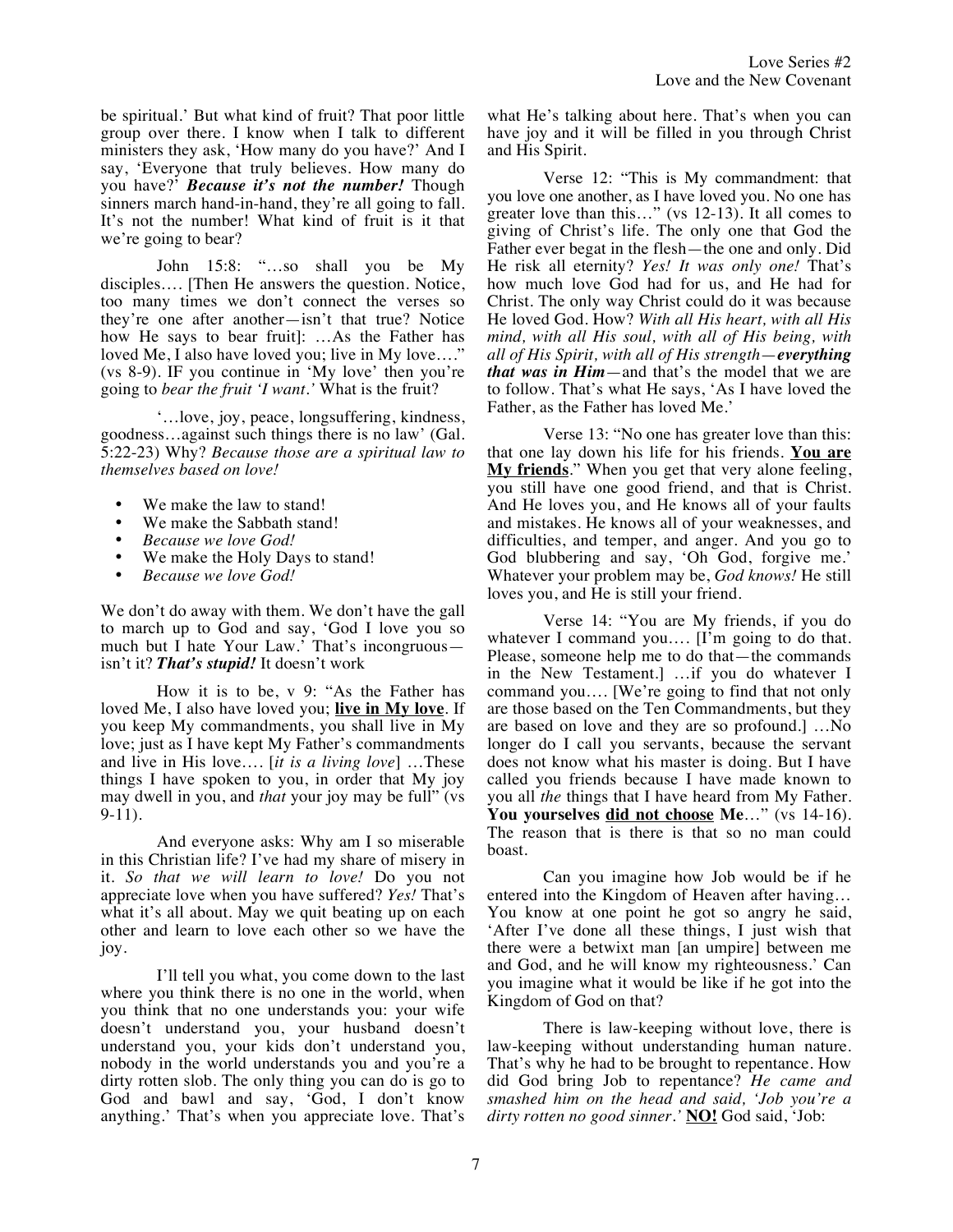- Where were you when  $I$  laid the spans of the heavens?
- Where were you when  $I$  called forth the deep?
- *I'll* declare to you, Job, that *if* you can clothe yourself in majesty you can save yourself.

And Job said, 'Ah, *I've heard of You by the hearing of the ear but now my eye sees You.'* And that, brethren, is God's love to bring him to repentance, and that's why Christ has called us *in love* to that repentance and to this kind of relationship as a friend. When we, as the bride of Christ—I mean, just think of this down further— Christ is never going to have to come to his bride and say, 'Do you love Me?' *Never!*

Now let's see if we can go on further with this, and if there's anything that we can do to keep this in mind, brethren. There are certain things in the Bible that God has given to just purely inspire us, because inspiration is the vehicle to overcoming sin. That's how you overcome sin: *loving God* and *knowing God loves you* is the vehicle to overcome sin!

John 16:26: "In that day, you shall ask in My name; and I do not tell you that I will beseech the Father for you." Neither will Mary because she's not there. You don't need Mary up there. Mary will hold a prominent position in the Kingdom of God. Believe me, she will be *magnificent! The only woman in all of history to have been selected by God the Father to be impregnated with the seed directly from Him* for His only begotten Son. Some other women have made the claim when they've gotten caught: 'It wasn't so.' She was the only one to have conceived *from the seed of God the Father* in her womb. No other woman can make that claim.

And for us, v 27: "For **the Father Himself loves you**…" God's love is on a constant, continuous, ongoing basis for each one of us. But He's given us all free choice, so therefore, He doesn't interfere in our lives because He wants to know, 'Do you love Me?' That's the question now. He's not going to ask it later, He's asking it *now*.

"For the Father Himself loves you, because you have loved Me, and have believed that I came forth from God" (v 27).

Verse 33: "These things I have spoken to you, so that in Me you may have peace. In the world you shall have tribulation.… [that's why you go through all the things you do] …But be courageous! I have overcome the world." And *with His Spirit and His help,* you can, too!

John 17 is the most inspiring part of the whole New Testament, brethren. Let's think upon these things, and let's think upon the song, as we read this: *Do you love me?*

John 17:1: "Jesus spoke these words, and lifted up His eyes to heaven and said, 'Father, the hour has come; glorify Your own Son, so that Your Son may also glorify You." Just think for a minute that the love that God has for us that we are going to have the glory.

Romans 8 is also inspiring. Why are the Epistles of Paul so inspiring? *Because he suffered terribly so that he could write this for us!* When he was called He told Ananias,: 'You go to him and you tell him that he is to testify of Me before the nations, before the children of Israel and the things that He would suffer.' Look what he wrote!

Romans 8:14: "For as many as are led by *the* Spirit of God, these are *the* sons of God." If there are any ministers listening, this is how you ought to treat the brethren, *as the sons of God*. They are not chattel, they are not dollars, they are not merchandise, they are not numbers, *they are the sons of God!*

Verse 15: "Now you have not received a spirit of bondage again unto fear… [Remember when we said *perfect love casts out fear*, that's what John wrote.] …but you have received *the* Spirit of sonship, whereby we call out, 'Abba, Father.' The Spirit itself bears witness conjointly with our own spirit, *testifying* that **we are** *the* **children of God**. Now, if *we are* children *we are* also heirs—truly, **heirs of God** and **joint heirs with Christ**…" (vs 15- 17).

God is the Author of ownership of property, brethren. If we're joint-heirs we're going to inherit the property of the kingdom. I mean, you think on that! Isn't that something? That's why it's so foolish to try—think on that for a minute: how foolish for a Church of God to drown itself in wealth when we're going to inherit the Kingdom. Think of it! And remember what He told the rich man. He said, 'You had your consolation in this life.' Don't go out and take a poverty vow, going to the other extreme. Remember, we're going to inherit the Kingdom of God:

"…joint heirs with Christ—if indeed **we suffer** together with Him... [that's the tribulation we were guaranteed] …so that we may also be glorified together with Him" (v 17). Do you know how fantastic it's going to be to have a *spirit* body, to have a *spirit* mind, to have the *glory* of God? It will be so good for those of us who have the problem of trying to lose weight. We won't have to worry about getting overweight (just a little aside). *We're going to be glorified together!*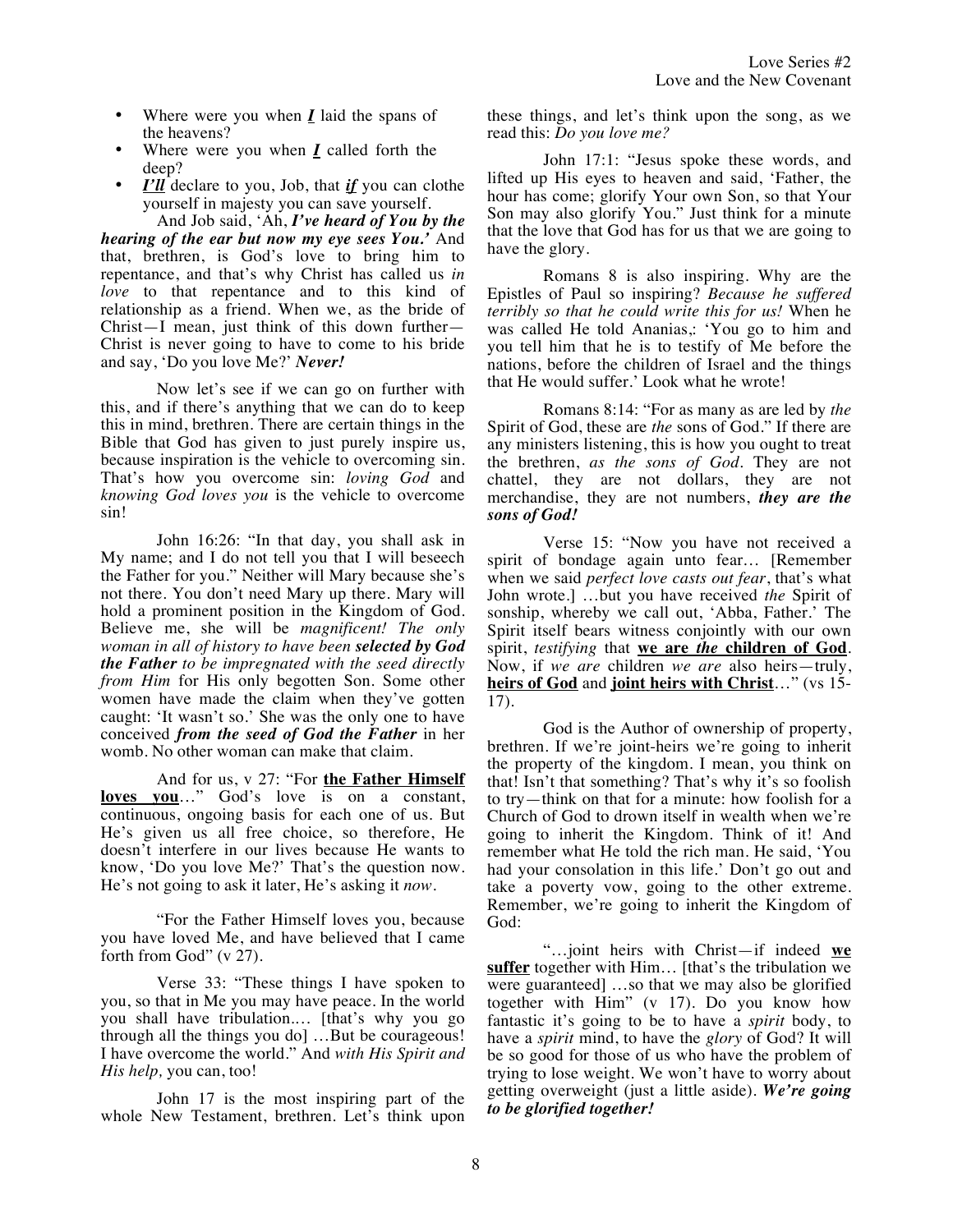Verse 18: "For I reckon that the sufferings of the present time *are* not worthy *to be compared* with the glory that shall be revealed in us." That's why we have to be resurrected on Pentecost and meet Him in the air on the Sea of Glass, so that we will be all glorified together. We will all be there at the marriage of the Lamb, and we will receive the blessing of God in full *spirit fullness*. That, I tell you, is something! That is something!

Verse 19: "For the earnest expectation of the creation itself is awaiting the manifestation of the sons of God; Because the creation was subjected to vanity, not willingly, but by reason of Him who subjected *it* in hope, In order that the creation itself might be delivered from the bondage of corruption into the freedom of the glory of the children of God." (vs 19-21). How will that be? *By the love of God!*

When you get down to your very lowest and I've been there, and you been there—you go to Rom. 8:28. *This is a promise, this is a guarantee!*

Verse 28: "And we know that **all things** work together for good to those who love God… [we come full circle back to *loving God*] …to those who are called according to *His* purpose. Because those whom He did foreknow, He also predestinated *to be* conformed to the image of His own Son, that He might be *the* firstborn among many brethren" (vs 28-29).

This is what He was praying about, John 17:2: "Since You have given Him authority over all flesh, in order that He may give eternal life to all whom You have given Him." Think on that! On your calling! God the Father called you! 'None can come to Me unless the Father draw him.' I'm still trying to fathom that, brethren, that the Great Creator, the most superior, magnificent Being of the universe, ordained to reach down into my life, into your life, and call us and give us of His Spirit. I mean, think on that! That is profound! Does that not pale into insignificance then, all of the stupid little things we put ourselves through trying to be Christian? *Yes!*

Verse 3: "For this is eternal life, that they may know You, the only true God, and Jesus Christ, Whom You did send. I have glorified You on the earth. I have finished the work that You gave Me to do. And now, Father, glorify Me with Your own self, with, the glory that I had with You before the world existed. I have manifested Your name to the men whom You have given Me out of the world. They were Yours, and You have given them to Me, and they have kept Your Word." (vs 3-6).

Verse 7: "Now they have known that all things that You have given Me are from You. For I have given them the words that You gave to Me; and they have received *them* and truly have known that I came from You; and they have believed that You did send Me. I am praying for them; I am not praying for the world, but for those whom You have given Me, for they are Yours. All Mine are Yours, and all Yours *are* Mine; and I have been glorified in them. And I am no longer in the world, but these are in the world, and I am coming to You. Holy Father, keep them in Your name, those whom You have given Me, so that they may be one, even as We *are one*" (vs 7-11). Even Christ looked to this being in the Family of God together.

Verse 12: "When I was with them in the world, I kept them in Your name. I protected those whom You have given Me, and not one of them has perished except the son of perdition, in order that the Scriptures might be fulfilled. But now I am coming to You; and these things I am speaking *while yet* in the world, that they may have My joy fulfilled in them" (vs 12-13). Brethren, how can you have the joy that God fulfilled in you unless you understand what we're going through right now? *You can't!* Because there's nothing to be joyful about.

Verse 14: "I have given them Your words, and the world has hated them because they are not of the world, just as I am not of the world. I do not pray that You would take them out of the world… [as much as we may desire that from time-to-time when things really get bad, but He's not going to.] …**but that You would keep them from the evil one**" (vs 14-15). And I just wonder how many times, brethren, God has rescued us in keeping this prayer that Jesus asked, to keep us from the evil one.

Verse 16: "Sanctify them in Your truth; Your Word is the truth. Even as You did send Me into the world, I also have sent them into the world. And for their sakes I sanctify Myself, so that they also may be sanctified in *Your* Truth. I do not pray for these only, but also for those who shall believe in Me through their word; **That they all may be one,** even as You, Father, *are* in Me, and I in You…" (vs 16-21).

Brethren, that can't be accomplished unless there is love. The only way we are going to live through all eternity is *on love, by loving God.* We're going to keep all of His commandments, don't worry. This is what so many people are afraid of. I don't even think they comprehend that they are afraid of love because they think that if you really preached love that somehow you're going to lose keeping the commandments God. *No way, never happened! Never happen!* Christ's whole goal is that we may be one.

"…as You, Father, *are* in Me, and I in You; that they also may be one in Us, in order that the